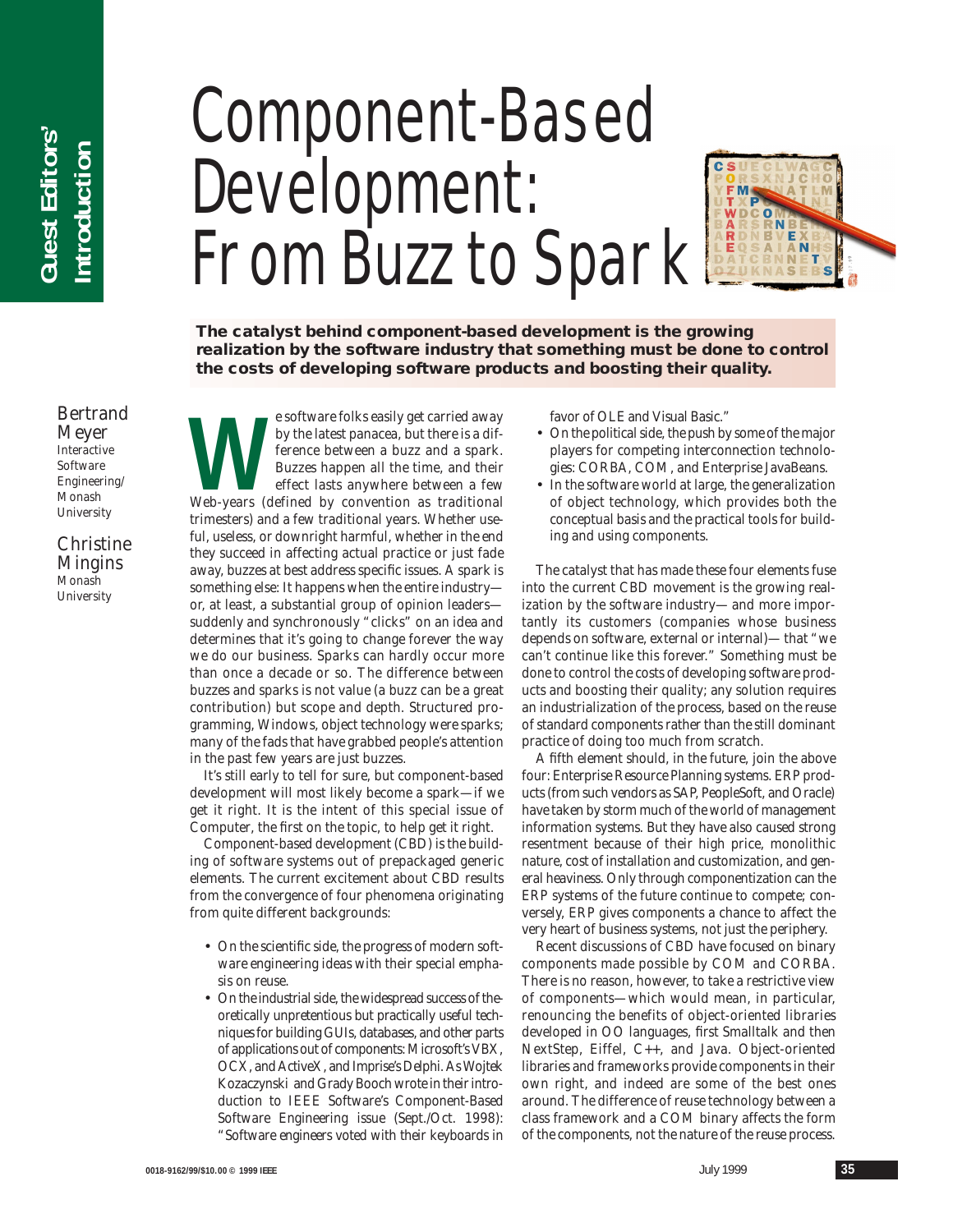**Quality is the one issue that stands between us and the realization of the CBD objectives.**

More generally, in our opinion, it is absurd to present CBD as "the next thing after objects." Not only does object technology pursue the same basic aims as CBD (building software from reusable components), it also provides the only serious known technical basis to achieve these aims. CORBA and COM components, through their interface definition languages, rely on the principles of OO encapsulation; the very word *interface*, as well as the "O" in both acronyms and the very nature of these components (classes), proceed directly from object technol-

ogy. When it comes to implementing such components, there is really nothing else around other than OO methods, at least if we want to be able to guarantee some degree of quality.

## **QUALITY**

Quality is the one issue that stands between us and the realization of the CBD objectives. It seems not to have dawned yet on the industry that components without a draconian attitude to quality at all stages of the process may be worse than the evils they are trying to cure. It is striking here to see that the literature on CBD—articles in this special issue included—is divided into two almost distinct subsets: those that focus on technical issues and try to take ever more subtle advantage of the available construction and interoperability mechanisms; and those that discuss how to guarantee the quality of the components.

Two of the articles in this issue indeed have quality as their primary focus. In "Making Components Contract Aware," Antoine Beugnard and his colleagues take a closer look at the notion of contract beyond the original correctness contract concept. They distinguish four levels: basic contracts as provided by a simple component interface that lists operations and their signatures (types of inputs and outputs) with no semantic properties; behavioral contracts (the correctness contracts mentioned above) that make it possible to express what operations do, independently of how they do it; synchronization contracts in parallel and distributed systems; and quality-of-service contracts, which bring attention to system-level issues. This is an important classification that will enable component discussions to be based on strong quality concerns.

Cynthia Della Torre Cicalese and Shmuel Rotenstreich's "Behavioral Specification of Distributed Software Component Interfaces" also relies on contracts for describing components' behavioral properties. One of its contributions is a new mechanism, *Biscotti*, for introducing contracts into Java. Numerous Java contract extensions have been proposed, including iContract and Jass. Contrary to most of its predecessors, this one is not preprocessor-based, but a language change implemented through a modification of the Sun JDK source code. Although we think it is preferable to use a language such as Eiffel or Sather with built-in contract support, the article makes a convincing case for the style of extension it proposes. It also contains a cogent presentation of the role of components in distributed systems and the merits of the various proposed approaches.

## **EXTENDING CURRENT COMPONENT TECHNOLOGIES**

An area that is crying out for component-based development is the nec plus ultra of software: operating systems. In "Component-Based APIs for Versioning and Distributed Applications," Robert J. Stets, Galen C. Hunt, and Michael L. Scott, from Microsoft Research and the University of Rochester, present an attractive redesign of the Windows interface based on components. As they are careful to point out, it is not a redesign of the operating system itself, but only of the application programming interface—the system as viewed by application developers through the facilities they can call. They give some convincing arguments for componentizing operating systems: to facilitate OS evolution without endangering legacy applications and to support distributed applications better. Although the article makes no mention of whether and when these ideas will be applied to a commercial operating system—Windows NT being the obvious candidate—one can only hope its advice will be heeded by the designers and maintainers of mainstream offerings.

It is striking to find one of the basic techniques used by Stets and colleagues in the COM world developed again under another name, *interception*, in an article that focuses on CORBA. Interception (which may be viewed as a generalization of the dynamic binding mechanism that plays such a key role in object-oriented development) consists of catching operation requests at the last moment to make them do something different, or something extra, without changing the existing components that carried out the original operations. In "Using Interceptors to Enhance CORBA," Priya Narasimhan, Louise E. Moser, and P. M. Melliar-Smith discuss the notion of interceptors and its many applications to such areas as security, compression, and scheduling. The range of applications is indeed staggering, especially when extended with the applications described in the previously mentioned COM-oriented article. Here, perhaps more than anywhere else, the differences between the two parts of the component community are striking: If you start invoking component operations at runtime, how do your clients know that you are not violating the operations' original intent? This is one of the areas where the component community will have to come together.